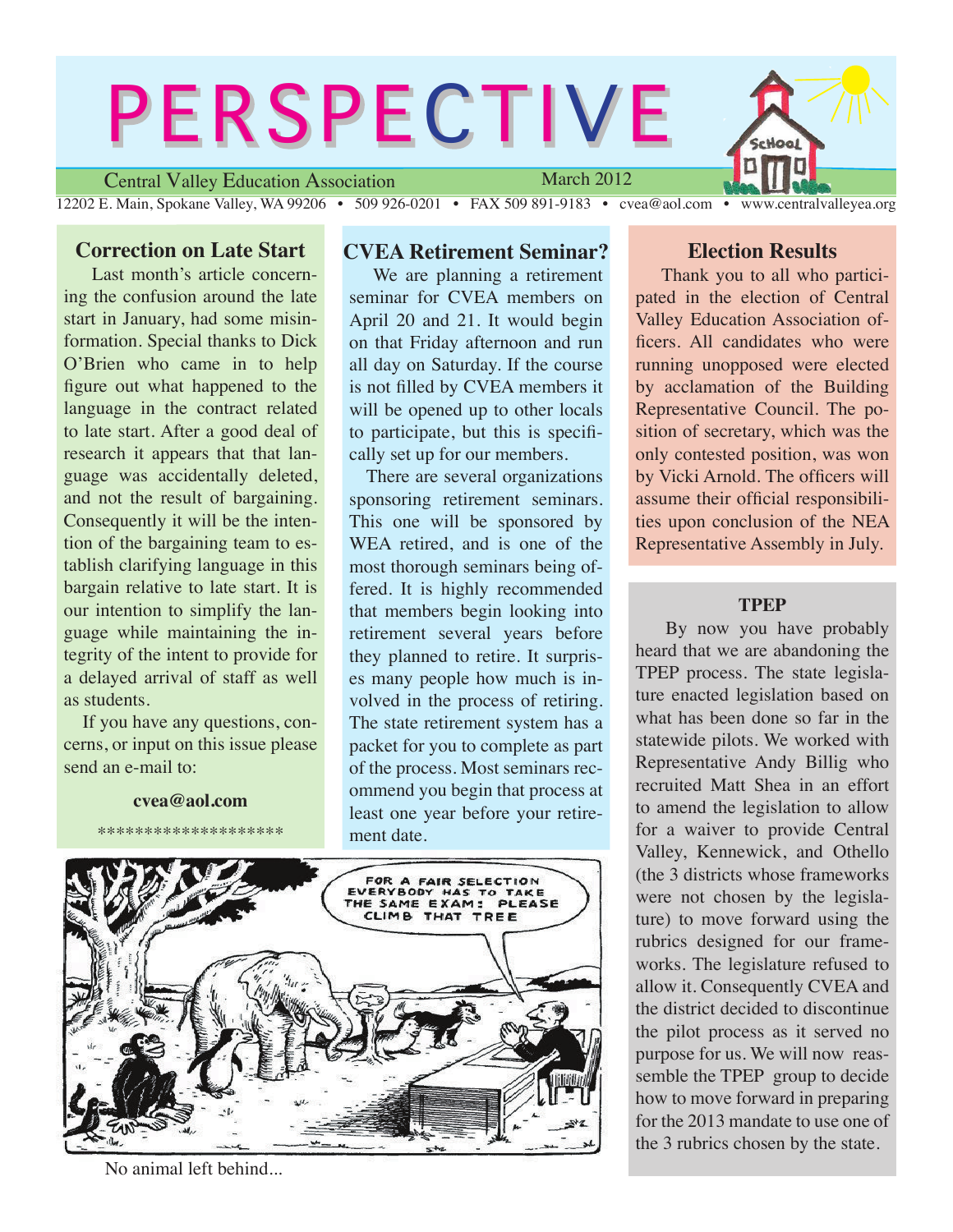## **Student Violence**

 Due to a growing concern about escalating student violence against staff members, CVEA is trying to arrange for a special meeting with Mark Anderson. Mark is WEA's expert on special education law, and served for a time as a compliance officer with OSPI. Some of the students involved are general education students and can be readily dealt with through the progressive discipline model. The students who are on IEP's or 504 plans will be the focus of our meeting with Mark. Special education laws make dealing with the students more complicated. The intent of this meeting is to clarify what can and should be done in dealing with student violence against staff.

 The intention is to follow this first meeting with another meeting to include district administrators, PSE representatives, CVEA representatives, and Principal Association representatives. That meeting will be an effort to reach consensus around the process to promote staff and student safety in dealing with violent students.

 The district has dealt with these issues with MANDT training, which focuses on de-escalating potentially violent situations. This has helped, but it has not eliminated the problem. The question remains, "What more can we do to protect staff and students?" Some staff members this year have been hit, slapped and kicked even though they try to follow the recommended actions and behaviors to deal with these students. These meetings are just another tool in trying to deal with these students and the safety of staff and other students.

#### **Bargaining**

 The current CVEA collective bargaining agreement expires on August 31 of this year. We are beginning the process of bargaining a new contract. The CVEA members making up the "Team of Twelve" met once in February and are meeting again on March 19. At that meeting we will select the "Team of Five". Those five individuals will be the ones primarily charged with meeting with the district team and working out the language for the contract. We have taken input on contract issues from members through building visits, one-on-one conversations, and e-mails.

 The team of 12 will be listing the potential issues to be addressed in the bargain with the intent of bringing that list to you for your comment and so that you can add other concerns for us to consider addressing in the bargaining process. Please feel free to send comments or concerns to any team of 12 member or directly to the CVEA office. You can also ask your Building Rep to bring issues forward.

The team of 12 members are:

- Scott Knowles
- Mariann Torretta
- Vicky Jensen
- Monica Larson
- Keith Hoekema
- Heather Graham
- Linda Honn
- Denise Kennedy
- Vicki Arnold
- June Cunningham
- Shirley Brick
- Jim Osmuss





Once again the Central Valley Education Association is sponsoring up to three \$1500 scholarships. The scholarship information has been delivered to the our high schools. The scholarships are intended for those students who are planning to pursue a degree in education. If you know of a deserving student please encourage them to contact their counseling or career center to obtain scholarship information and application. Scholarships are awarded to the most deserving applicants regardless of which high school they attend.

 The scholarship deadline is April 24 for the completed scholarships to be in the Central Valley Education Association office. Each school should have a deadline that will allow them to meet April 24 deadline.

 The scholarship recipients will be notified on or around June 1.